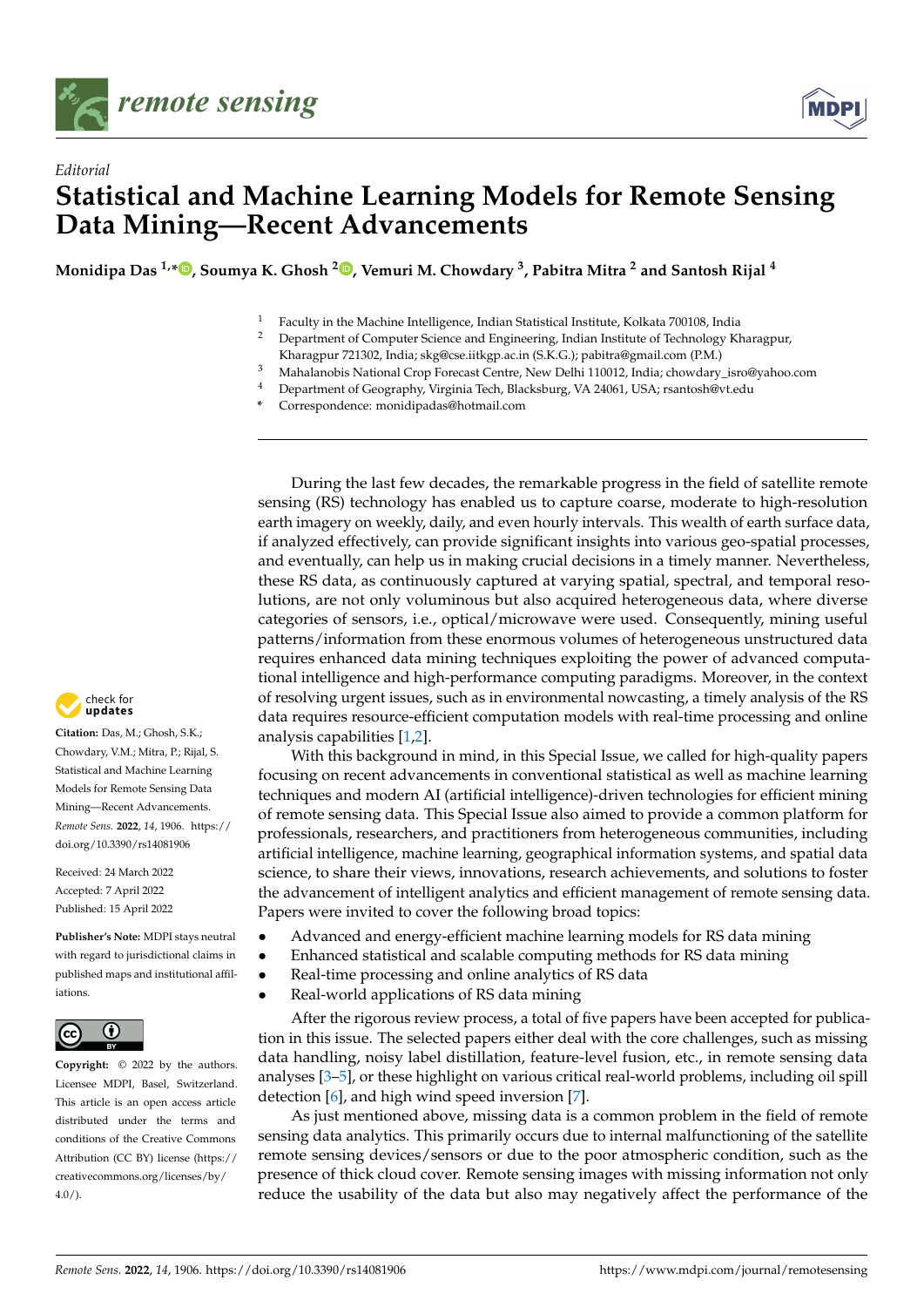analytical models. The problem appears to be more prominent at the time of analyzing aerosol optical depth (AOD) from remotely sensed data. AOD is a key parameter reflecting the characteristics of aerosols, and plays a significant role in predicting the concentration of pollutants in the atmosphere. However, as highlighted in the work of Chi et al. [\[3\]](#page-2-2), the AOD data obtained by satellites are often found to be missing, and thereby, impose serious research challenges. The existing methods of AOD recovery primarily focus on to the accuracy of AOD restoration while neglecting the AOD recovery ratio. In order to solve the issue, Chi et al. [\[3\]](#page-2-2) have proposed a light gradient boosting-based two-step model, termed as TWS, that fills the missing AOD data by combining data from multiple sources and at the same time learning spatio-temporal relationships of AOD. Experimental evaluation of TWS with respect to recovering AOD from Terra Satellite's 2018 AOD product has demonstrated the reliability of TWS method in producing competitive and consistent performance in AOD restoration. Overall, the work of Chi et al. [\[3\]](#page-2-2), as included in our Special Issue, is of great significance in the context of studying the spatial distribution of atmospheric pollutants and handling missing data in this context.

In spite of the huge availability of remotely sensed data in recent years, the data are often found to be annotated with noisy labels. Label noise occurs whenever there is a mismatch between the ground truth label and the observed label. This happens due to several reasons, including manual labeling error, wrong or misinterpretation of the data, and so on. Noisy label can lead to serious network over-fitting problem and may negatively impact on the model performance. Therefore, noisy label distillation plays an important role in remote sensing image scene classification or segmentation tasks. Traditional models are typically based on direct fine-tuning and pseudo-labeling approaches, which are not only inefficient but also, may badly influence the model in other ways. In order to address such problem, in this Special Issue, Zhang et al. [\[4\]](#page-2-6) have proposed a novel noisy label distillation approach grounded on an end-to-end teacher-student framework, which does not require pre-training on clean or noisy data. Evaluation on benchmark remote sensing image datasets with injected noise has demonstrated the superiority of the proposed approach [\[4\]](#page-2-6) over the state-of-the-art techniques.

Apart from dealing with the core challenges in remote sensing data analytics, another way of improving the model performance is to fully exploit the increasingly sophisticated data from multiple sources. For example, the optical remote sensing data provides us with significantly larger amount of spectral information compared to the images captured using synthetic aperture radar (SAR), whereas the SAR technology has more penetration capability and has the advantage of generating images almost in all weather conditions. Remote sensing image fusion is, thus, important for enhancing the application ability of remote-sensing images, and accordingly, it has gained immense research attention in recent years. Incidentally, the remote-sensing image fusion can be performed both at the pixel-level and at the feature-level. However, in contrast with the pixel-level fusion, feature-level fusion considers more diverse factors, and thereby, helps to obtain more macro-level information than that obtained using pixel-level fusion. This Special Issue includes an interesting article by Kong et al. [\[5\]](#page-2-3) on feature-level fusion-based classification of remote sensing images using features extracted from polarized SAR and optical images. The approach is based on a combination of Random Forest (RF) and Conditional Random Fields (CRFs). Typically, the model exploits the power of CRF in spatial context feature modeling and improves the RF-based classification. Experimental evaluation shows the efficacy of the proposed fusion-based classification approach.

In addition to discussion on the technical challenges being faced during remote sensing image data processing, this Special Issue also includes papers on some critical applications of remote sensing data analytics [\[6,](#page-2-4)[7\]](#page-2-5). For example, in the fourth article of this Special Issue, Almulihi et al. [\[6\]](#page-2-4) have presented the application of SAR Image analysis in oil spill detection. The proposed approach is based on online extended variational learning of dirichlet process mixtures of Gamma distributions. The technical novelty lies here in extending the finite Gamma mixture model that can handle infinite number of mixture components. The